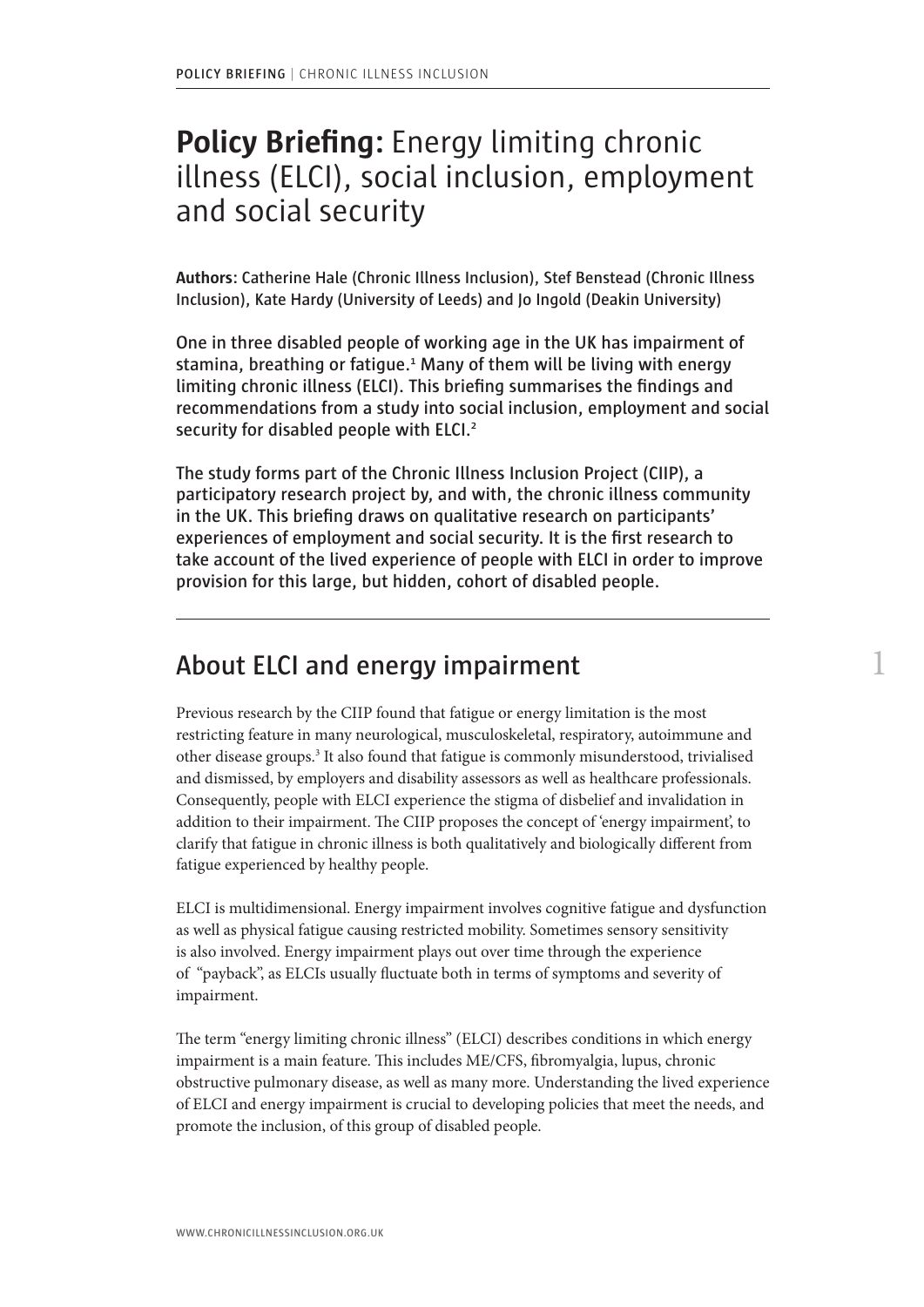#### **The context of Covid-19**

Although the research informing this report pre-dates the COVID-19 pandemic, there is now clear evidence of a new cohort of disabled people living with ELCI due to the emergence of Long Covid.

Over a million people in the UK reported symptoms associated with Long Covid in March 2021, with approximately 200,00 reporting severe disability.<sup>4</sup> Fatigue, post-exertional malaise and cognitive dysfunction were the most prevalent symptoms of Long Covid in the Zoe Symptom Study at Kings College.<sup>5</sup> Almost a quarter of patients who took part reported being unable to work at all. This makes it more urgent than ever that policymakers to listen to disabled people with ELCI and respond to their needs and aspirations to participate in society.

### **ELCI and work**

People with ELCI experience a diverse and wide-ranging set of symptoms, which impact on their daily lives. Overall, our research found that energy impairment, especially the cognitive dimension and the fluctuating aspect of ELCI, is the key limiting factor in relation to work.

People with ELCI are excluded from employment by a complex interaction of impairment or illness with social, structural, and systemic barriers.

**The primary limitation for participants with ELCI was the amount, not the type, of work, and the unpredictability of work capability from day to day.** Some had no, or few, productive hours of energy left after essential activities of daily living such as washing and dressing. Others were able to allocate a few hours of energy per week to work-related activity but not the quantity or regularity to sustain mainstream employment. These limitations are much less easily mitigated by aids and adaptations, or typical adjustments to the work environment: there are no aids that give someone more energy. More critical to the inclusion of people with ELCI in the labour market are adjustments such as reductions in working hours; working from home; flexibility over hours; and high autonomy.

**Work itself can be disabling.** Performance-based and rigid human resource policies/ practices are barriers to the autonomy needed to manage ELCI. A misplaced focus on time and presenteeism rather than output risks exacerbating illness and can lead to otherwise avoidable exit from employment.

**Information and training about ELCI for employers, recruitment managers and line managers is key to increasing employment opportunities.** Lack of understanding of ELCI as a type of disability also creates unnecessary barriers to disability disclosure and the provision of necessary adjustments. Misinterpreting energy impairment as lack of willpower or laziness is a major source of conflict at work, with regard to both managers and co-workers. Improved awareness of ELCI and energy impairment in relation to the Equality Act 2010 can aid job retention for individuals with ELCI.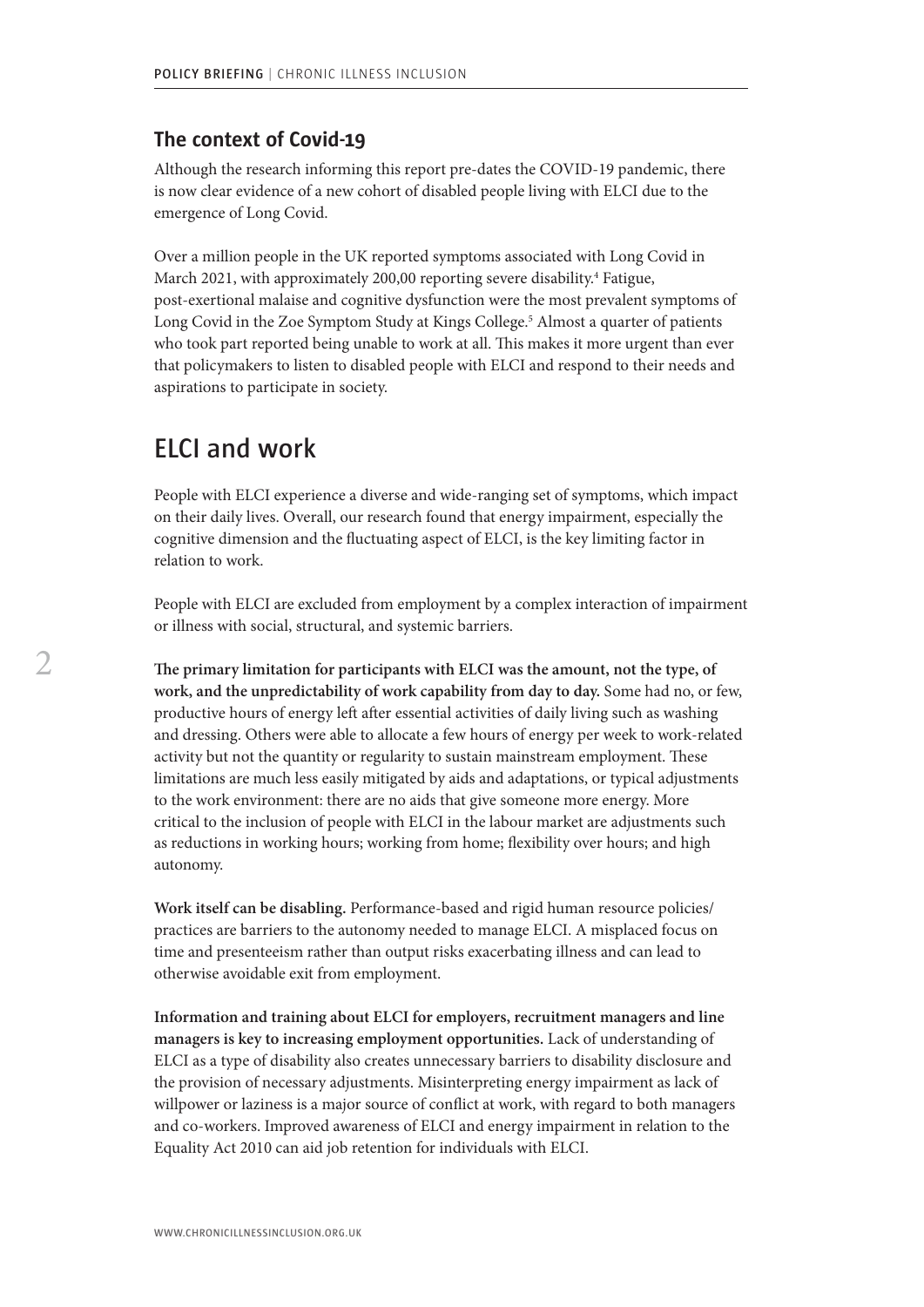**Employment support provision must be reconfigured.** In contrast to other impairment groups, employment support intermediaries to specifically broker job opportunities for people with ELCI are almost non-existent. This means that employers are not informed or incentivised to create job roles that maximise the opportunities for people with ELCI. There is a need for job brokers who can create opportunities for people with ELCI by working with employers on job carving and job redesign, to create roles with reduced hours, increased flexibility of time and pace, and remote working practices.

**The majority of our participants had previously had employment in high-skilled professional roles** but were now largely not engaged in paid work. Their desire to contribute to society was high, as was their aspiration was to lead more meaningful and socially connected lives. But paid work was not the only route, and typically was not the best or even a viable route, to social inclusion. For this reason, the workings of the social security system are a key consideration in the goal of social inclusion for disabled people with ELCI.

### **Social security**

**For many people with ELCI, work simply isn't possible. Others can only work part-time and therefore cannot earn a living wage. Employment policy and social security policy must be properly joined up** in order to improve the lives of people with ELCI. A robust social security system is key to ensuring social inclusion and participation for people with ELCI who have no or very few hours of capacity for work, as well as being vital to those who can work part-time but cannot earn enough to support themselves.

The main problems identified within the disability benefit system by participants were (1) disability assessments that fail to account for impairment with ELCI and (2) a social security system that disables, rather than enables, pathways into employment.

**The Work Capability Assessment (WCA) fails to account for work-limiting disability with ELCI and energy impairment.** As the gateway to social security entitlement and employment support, the WCA was a key feature of life for our participants. However, their experiences demonstrated that the WCA does not adequately capture the key features of energy impairment, especially cognitive fatigue and dysfunction, fluctuation, and the dynamic nature of disability caused by "payback", or post-exertional malaise. Moreover, the **WCA fails to measure the key indicator of employability for this group, which is the number and predictability of productive hours.** This results in incorrect decisions, disentitlement to support and a distressing appeals process. These flaws in the system result in a pervasive insecurity that undermines health and pathways into employment.

**The lived experience of energy impairment and ELCI is at odds with the notion of "common health problems" within the field of Disability Assessment Medicine (DAM)**  which underpins the WCA.<sup>6</sup> DAM (and by extension the WCA) trivialises fatigue and pain in chronic illness and attributes incapacity for work among people with ELCI to personal failings rather than genuine disability. Our research demonstrates that energy impairment substantially restricts all activity and is not associated with a lack of work ethic. However, DAM construes the testimony of people with ELCI as potentially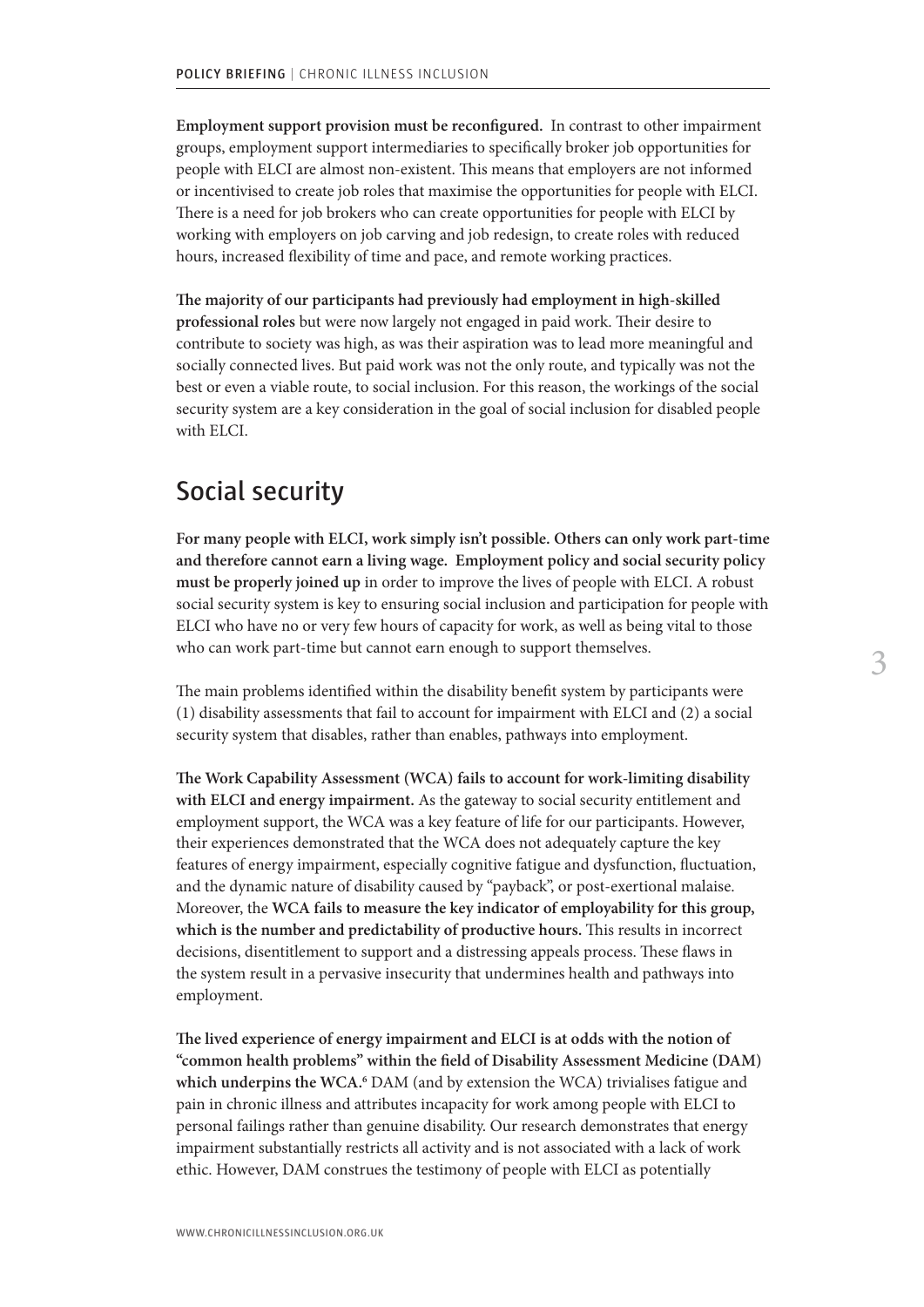deceitful. This has led to a climate of suspicion and distrust between claimants and assessors, which undermines the accuracy of assessments, and produces adversarial relations with DWP staff. The experience of invalidation with disability assessments is traumatic and creates mental distress on top of chronic physical illness.

**People with ELCI live in constant fear of suspicion, judgement and hostility from the public,** as well as from disability assessors. The implications of suspicion and distrust within DAM have pervaded society through media depictions of 'skivers' and 'cheats'. As a result, people with ELCI are fearful of being seen engaging in any form of activity which could be falsely construed as evidence of capability for work. They fear being reported to DWP, falsely accused of fraud and stripped of the benefits they depend upon. This fear leads to social withdrawal and increased isolation, and is a key barrier to social inclusion, health and wellbeing.

The system as a whole undoubtedly results in people with ELCI moving further away from employment, rather than closer to it.

### **Summary of recommendations**

**1. Cross-government departments and agencies should recognise people with ELCI as a discrete sub-group of disabled people,** as part of its National Disability Strategy.

**2. Employers should promote employment for those with ELCI** including through: (i) Adjustments to working patterns (ii) Workplace adjustments (iii) Carving out niche roles tailored to people with ELCI and (iv) The inclusion of ELCI within broader organisational Equality, Diversity and Inclusion (EDI) initiatives.

**3. Government should adopt a targeted approach to employment policy and support provision for people with ELCI, including through:** (i) Supporting the development of job carving agencies to connect employers with jobseekers with ELCI and work with employers to create tailored roles suited to the skills and capacity of people with ELCI.

**4. Government should bolster rights to flexible working** for disabled people as a reasonable adjustment, including reduced hours, flexible hours, home working and remote access technology.

**5. Government should improve the Access to Work scheme** including by: (i) Increasing funding (ii) Speeding up the application process and delivery of support (iii) Promoting knowledge and understanding of the scheme amongst employers (v) Making the scheme more accessible to self-employed workers and (vi) Expanding its scope.

**6. Government should increase funding for social care**, with a particular focus on the provision of support for household tasks, to free up capacity for those who can and want to work.

**7. Government should redesign the Work Capability assessment in partnership with disabled people with ELCI**, based on the following principles: (i) Rating the range of work capability according to the number of productive hours that can be repeatedly and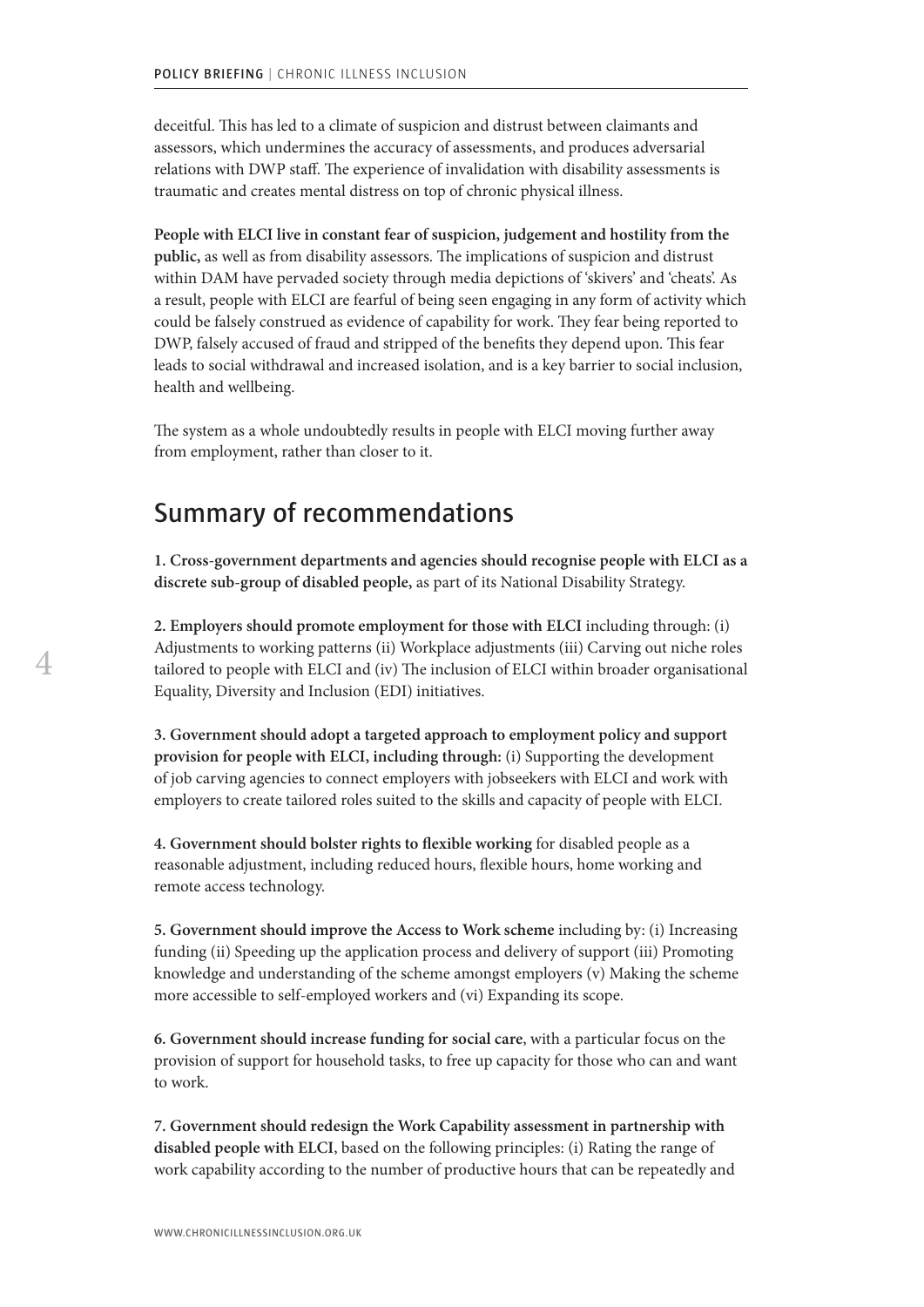reliably sustained (ii) Exploring how limited energy is allocated across all tasks of daily living, as well as in work (iii) Taking particular account of the impact of cognitive fatigue ('brain fog') and related cognitive dysfunction on work capability and (iv) Training assessors with knowledge and understanding of the lived experience of ELCI.

**8. Government should redesign our social security system** so it protects health and wellbeing and creates a foundation for social inclusion by: (i) Increasing benefit levels to reflect Minimum Income Standards that support social participation (ii) Increasing income security to enable safe experimentation with work and other forms of social contribution (iii) Compensating for reduced earnings from reduced hours of work, without pressure to increase hours of work (iv) Reducing the unnecessary frequency of reassessments (v) Increasing funding for advice and advocacy services (vi) Simplifying the appeals process and (vii) Making Personal Independence Payment more reflective of the additional costs faced by people with ELCI for social participation.

#### **Notes**

1. **Family Resources Survey (**2017/18) *Disability data tables*. London: Department for Work and Pensions

2. **Hale C, Benstead S, Hardy K & Ingold J (**2021) *"I already have a job... getting through the day"*. Sheffield: Centre for Welfare Reform

3. **Hale C, Benstead S, Lyus J, Odell E & Ruddock A (**2020) *Energy Impairment and Disability Inclusion*. Sheffield: Centre for Welfare Reform

4. **Office for National Statistics, 1st April 2021**

5. **Covid Symptom Study (**2020) *How long does covid last?* https://covid.joinzoe.com/post/covid-longterm

6. See for example: **Aylward M (**2003) *Origins, practice, and limitations of Disability Assessment Medicine*. In: Halligan P, Bass C and Oakley DA *Malingering and Illness Deception*. Oxford: Oxford University Press, pp.287-300.